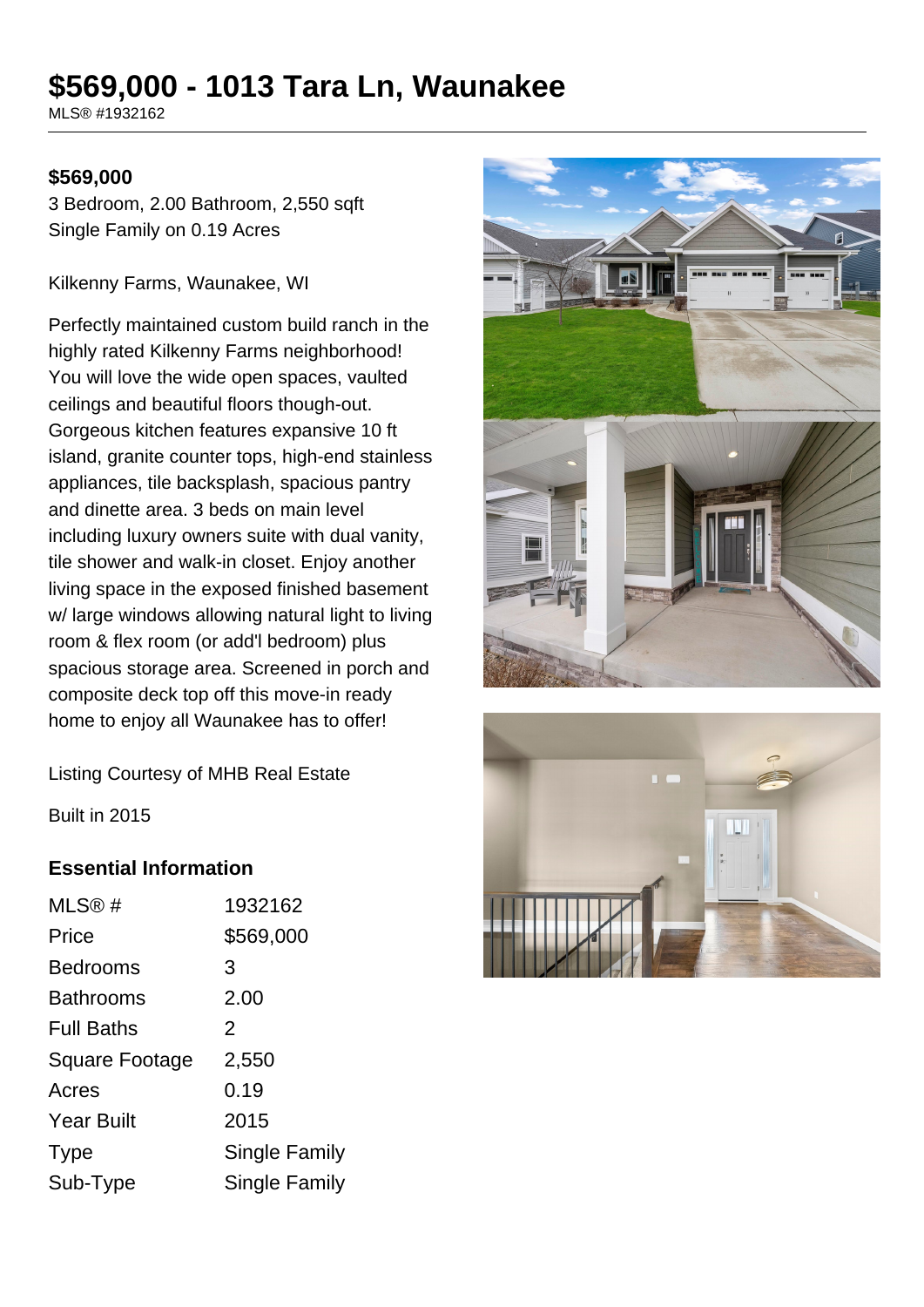| <b>Style</b>           | Ranch      |
|------------------------|------------|
| <b>Status</b>          | Offer-Show |
| <b>Detailed Status</b> | Offer-Show |
| <b>Net Taxes</b>       | \$8,013    |
| Tax Year               | 2020       |

# **Community Information**

| <b>Address</b> | 1013 Tara Ln          |
|----------------|-----------------------|
| Area           | <b>WAUNAKEE - V</b>   |
| Subdivision    | <b>Kilkenny Farms</b> |
| City           | Waunakee              |
| County         | Dane                  |
| <b>State</b>   | WI                    |
| Zip Code       | 53597                 |

### **Amenities**

| # of Garages | 3                       |
|--------------|-------------------------|
| Garages      | 3 car, Attached, Opener |

## **Interior**

| <b>Interior Features</b> | Wood or sim. wood floor, Walk-in closet(s), Great room,             |  |  |  |
|--------------------------|---------------------------------------------------------------------|--|--|--|
|                          | Cathedral/vaulted ceiling, Washer, Dryer, Water softener inc, Cable |  |  |  |
|                          | available, At Least 1 tub, Split bedroom, Some smart home features  |  |  |  |
| Cooling                  | Forced air, Central air                                             |  |  |  |
| Fireplace                | Yes                                                                 |  |  |  |
| <b>Fireplaces</b>        | Gas burning, 1 fireplace                                            |  |  |  |
| # of Stories             |                                                                     |  |  |  |

### **Exterior**

| <b>Exterior</b>               | Vinyl, Stone |
|-------------------------------|--------------|
| <b>Exterior Features</b> Deck |              |

# **School Information**

| <b>District</b> | Waunakee                    |
|-----------------|-----------------------------|
| Elementary      | <b>Call School District</b> |
| Middle          | Waunakee                    |
| High            | Waunakee                    |

### **Additional Information**

Zoning Res